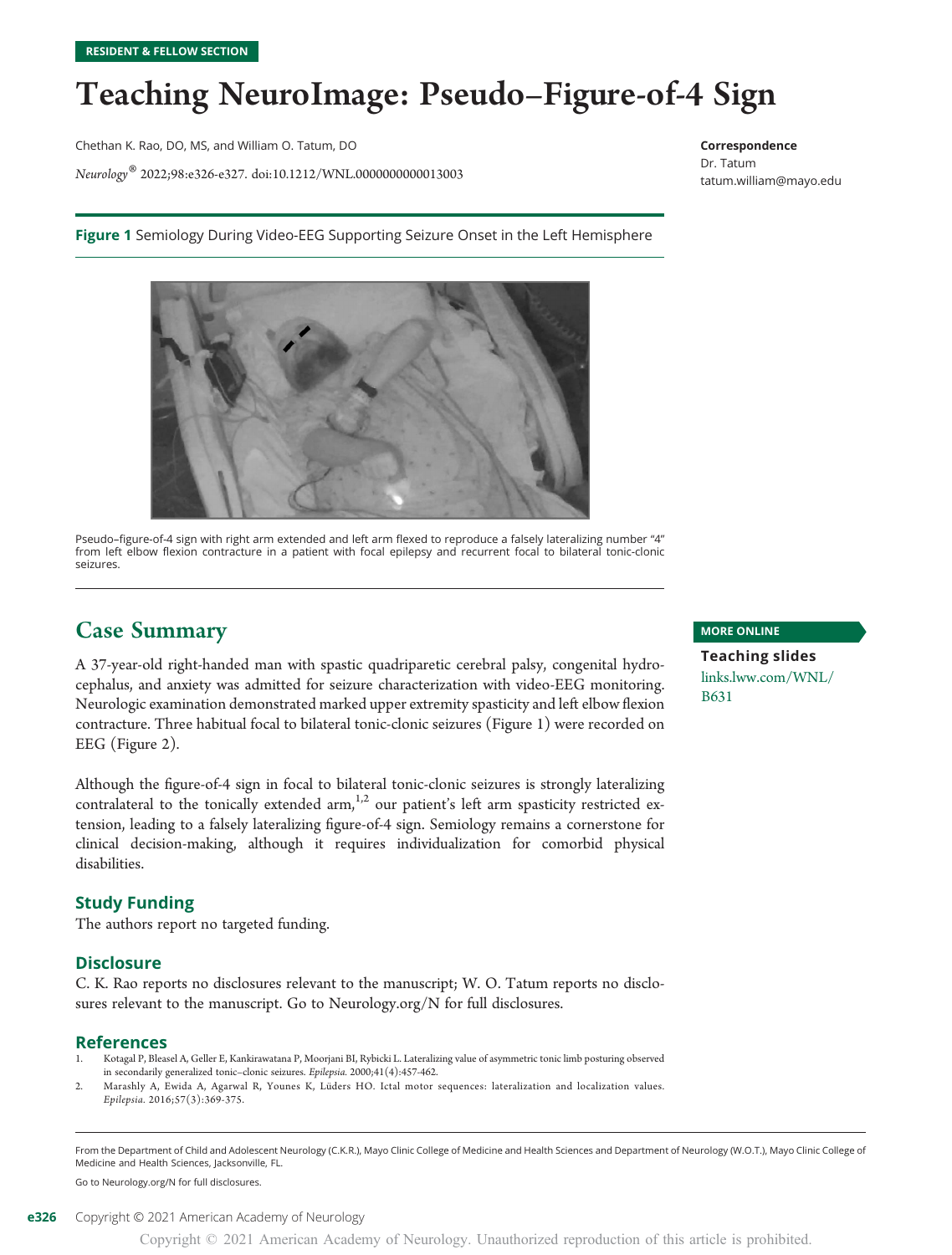#### Figure 2 Interictal and Ictal EEG Supporting Right Temporal Lobe Epilepsy



EEG demonstrating (A) right temporal ictal rhythmic theta. Onset was obscured by movement and myogenic artifact and (B) interictal right midtemporal sharp waves.

#### Appendix Authors

| <b>Name</b>               | Location                         | Contribution                                                                                                                       |
|---------------------------|----------------------------------|------------------------------------------------------------------------------------------------------------------------------------|
| Chethan K.<br>Rao, DO, MS | Mayo Clinic,<br>lacksonville. FL | Drafting of the manuscript, acquisition of<br>data, manuscript preparation, and literature<br>review                               |
| William O.<br>Tatum, DO   | Mayo Clinic,<br>Jacksonville, FL | Study concept and design, acquisition of<br>data, and critical revision of the<br>manuscript for important intellectual<br>content |

[Neurology.org/N](http://neurology.org/n) Neurology | Volume 98, Number 3 | January 18, 2022 e327

Copyright © 2021 American Academy of Neurology. Unauthorized reproduction of this article is prohibited.